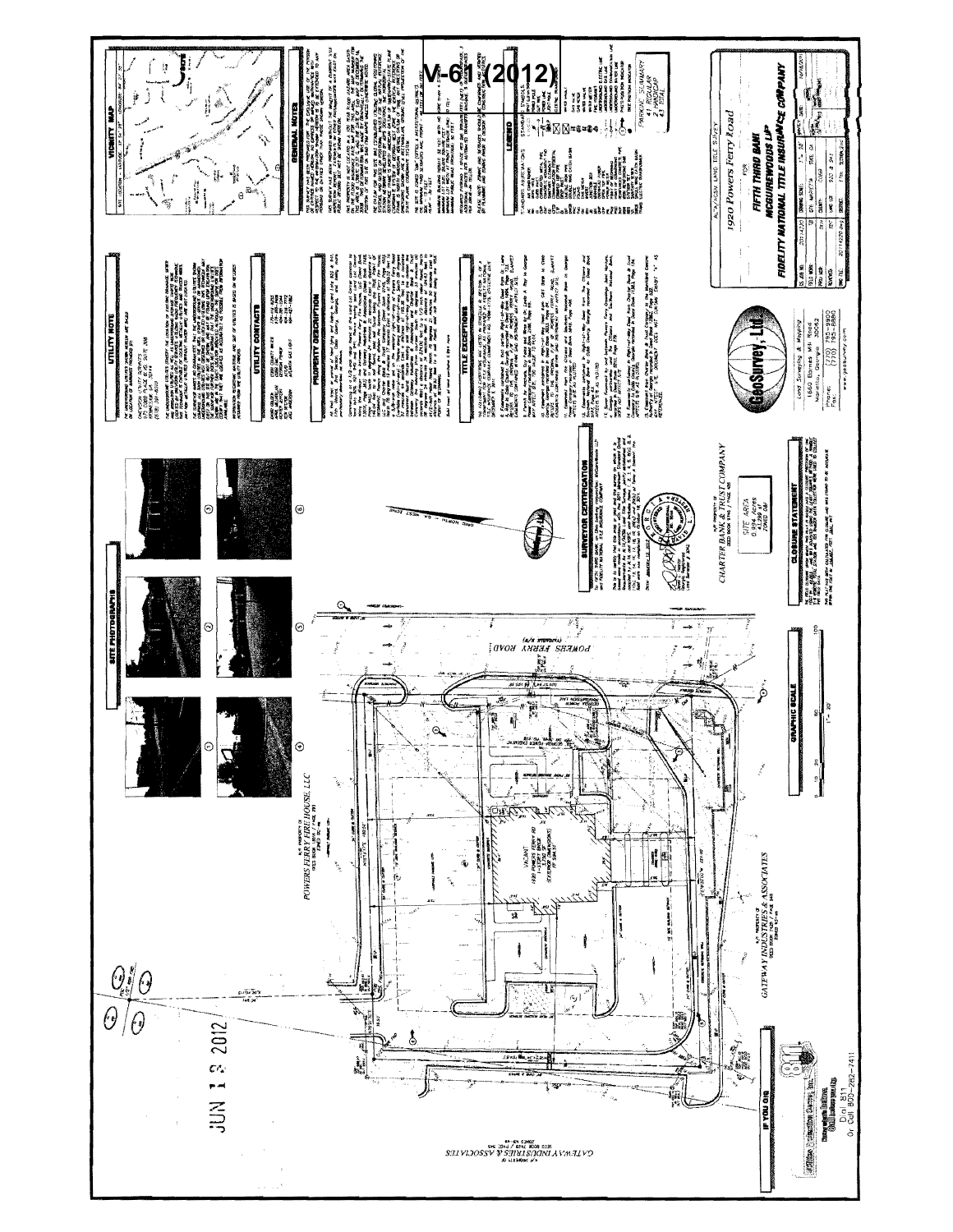| <b>APPLICANT:</b>                           | Core States Group   | <b>PETITION No.:</b>        | V-61         |
|---------------------------------------------|---------------------|-----------------------------|--------------|
| <b>PHONE:</b>                               | 770-242-9550        | <b>DATE OF HEARING:</b>     | 08-08-12     |
| <b>REPRESENTATIVE:</b>                      | Matthew Van Dyke    | <b>PRESENT ZONING:</b>      | O&I          |
| <b>PHONE:</b>                               | 770-242-9550        | <b>LAND LOT(S):</b>         | 941          |
| Fifth Third Bank<br><b>TITLEHOLDER:</b>     |                     | <b>DISTRICT:</b>            | 17           |
| PROPERTY LOCATION:                          | On the west side of | <b>SIZE OF TRACT:</b>       | $0.994$ acre |
| Powers Ferry Road, north of Windy Hill Road |                     | <b>COMMISSION DISTRICT:</b> | 2            |
|                                             |                     |                             |              |

(1920 Powers Ferry Road).

**TYPE OF VARIANCE:** Allow a wall sign to project above the vertical wall to which it is attached (main existing building).

**OPPOSITION: No. OPPOSED \_\_\_\_\_ PETITION No. \_\_\_\_\_ SPOKESMAN \_\_\_\_\_\_\_\_\_\_\_\_\_\_\_\_\_\_\_\_** 

**BOARD OF APPEALS DECISION** ıq **Orio**  $\Box$ **APPROVED \_\_\_\_\_ MOTION BY \_\_\_\_\_\_\_\_\_\_**  921 RM-16  $\begin{picture}(130,10) \put(0,0){\line(1,0){10}} \put(15,0){\line(1,0){10}} \put(15,0){\line(1,0){10}} \put(15,0){\line(1,0){10}} \put(15,0){\line(1,0){10}} \put(15,0){\line(1,0){10}} \put(15,0){\line(1,0){10}} \put(15,0){\line(1,0){10}} \put(15,0){\line(1,0){10}} \put(15,0){\line(1,0){10}} \put(15,0){\line(1,0){10}} \put(15,0){\line($  $\Box$   $\Box$ **NS** Ľ  $N$ s **REJECTED \_\_\_\_\_ SECONDED \_\_\_\_\_\_\_\_\_\_**  GC Å  $\mathfrak{g}$ **HELD \_\_\_\_\_ CARRIED \_\_\_\_\_ SITE STIPULATIONS:**  0&l   $92$ OHR OMR  **NS** Windy Hill Rd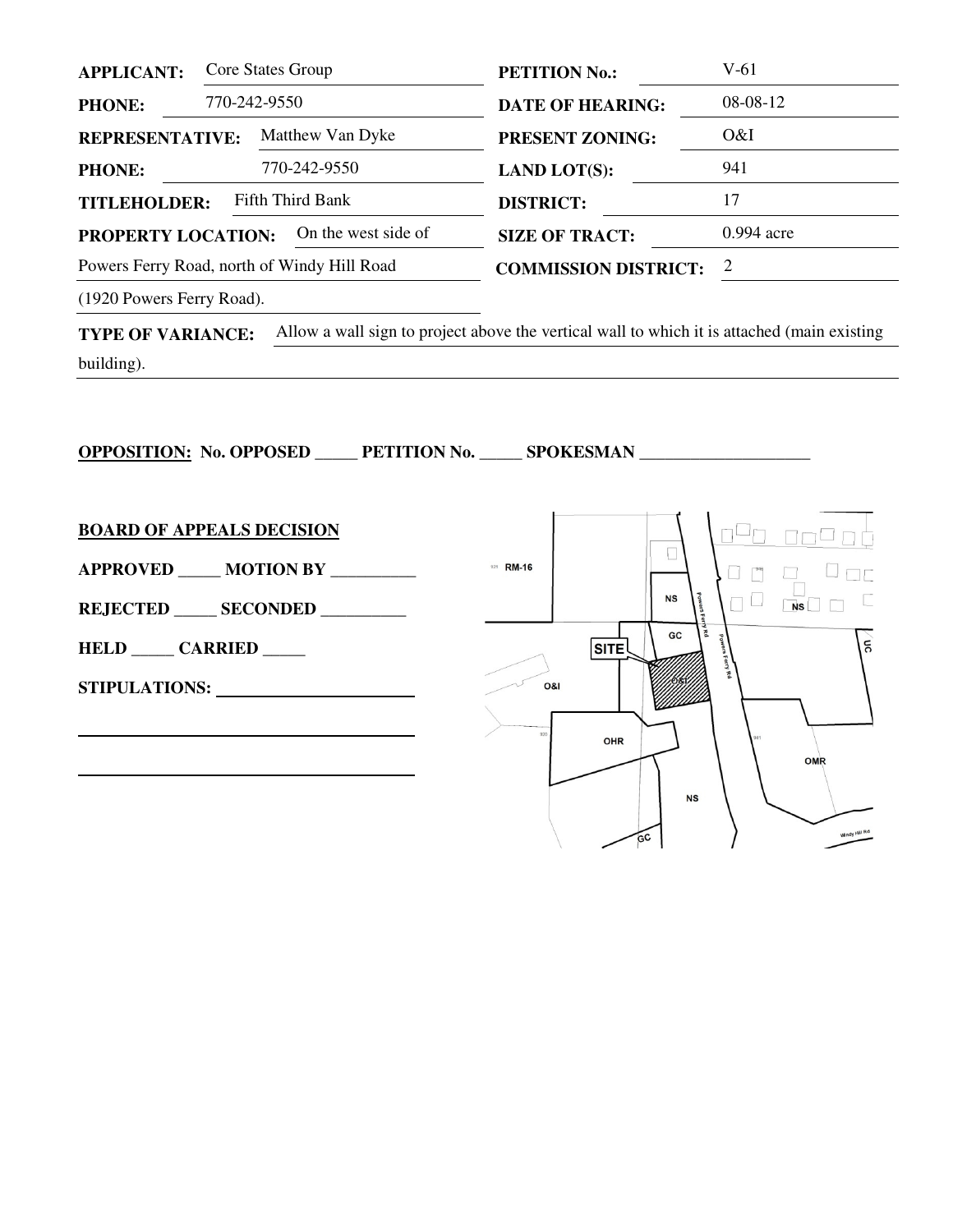Core State Group **APPLICANT: PETITION No.:** 

 $V-61$ 

## **COMMENTS**

**TRAFFIC:** This request will not have an adverse impact on the transportation network.

**DEVELOPMENT & INSPECTIONS:** No comment.

**SITE PLAN REVIEW:** No comment.

**STORMWATER MANAGEMENT:** No comment.

HISTORIC PRESERVATION: After examining Civil War trench maps, Cobb County historic property surveys, county maps, and various other resources, staff has no comments regarding the impact or treatment of historic and/or archaeological resources.

**DESIGN GUIDELINES:** No comment.

**CEMETERY PRESERVATION:** No comment.

**WATER:** No conflict.

**SEWER:** No conflict.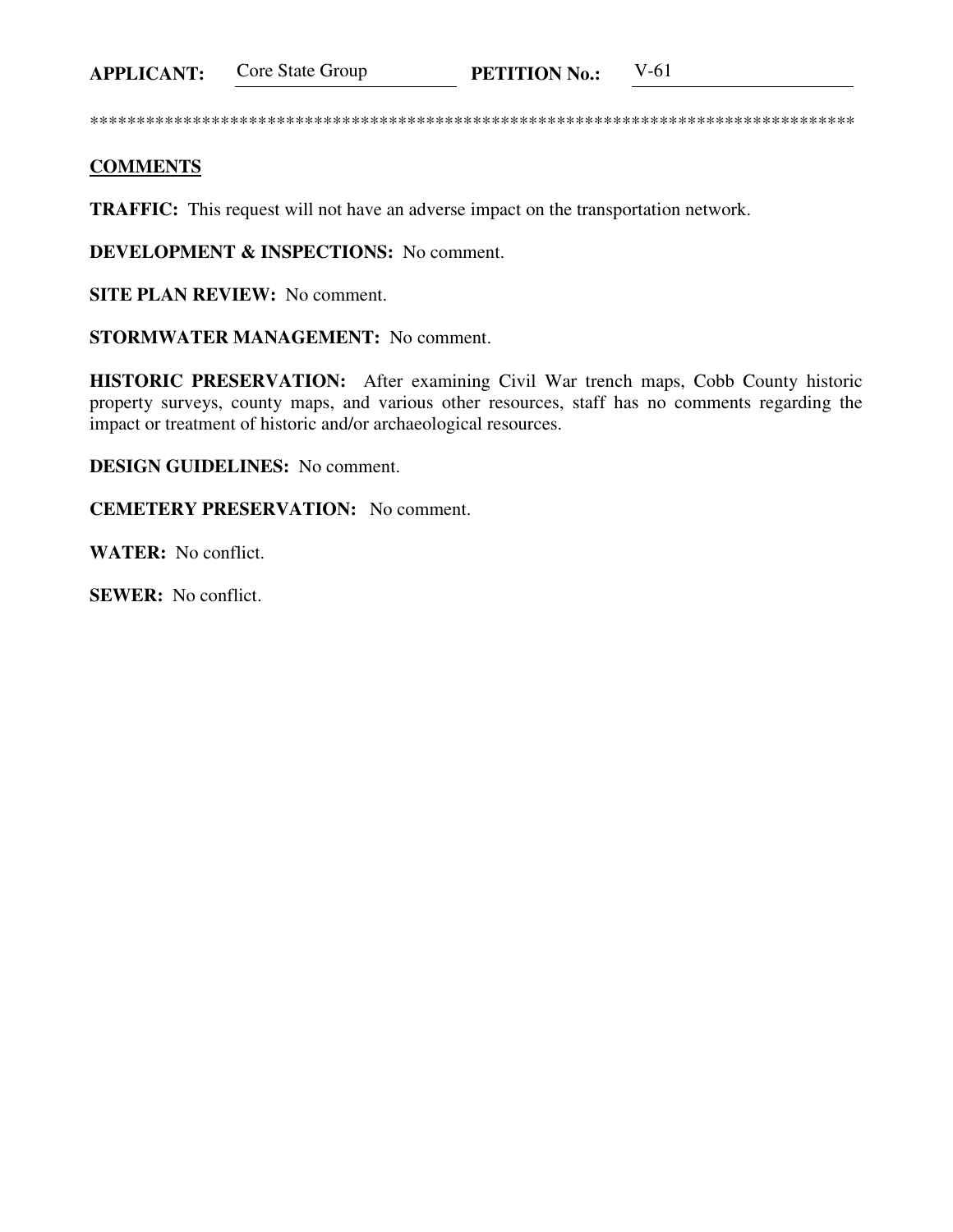Core State Group **PETITION No.:**  $V-61$ **APPLICANT:** 

FIRE DEPARTMENT: After analyzing the information presented for a Preliminary Review, the Cobb County Fire Marshal's Office is confident that all other items can be addressed during the Plan Review Stage.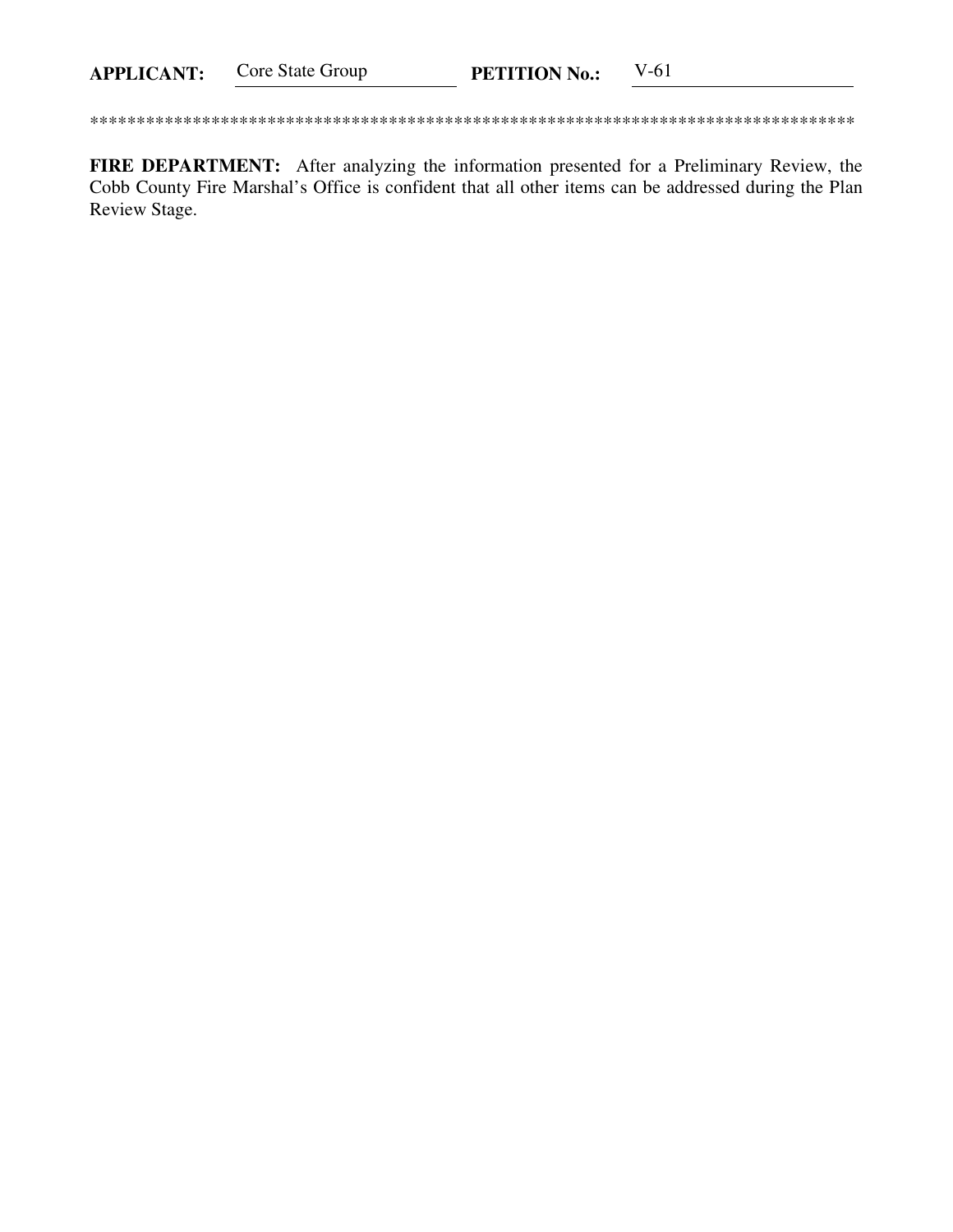**V-61**

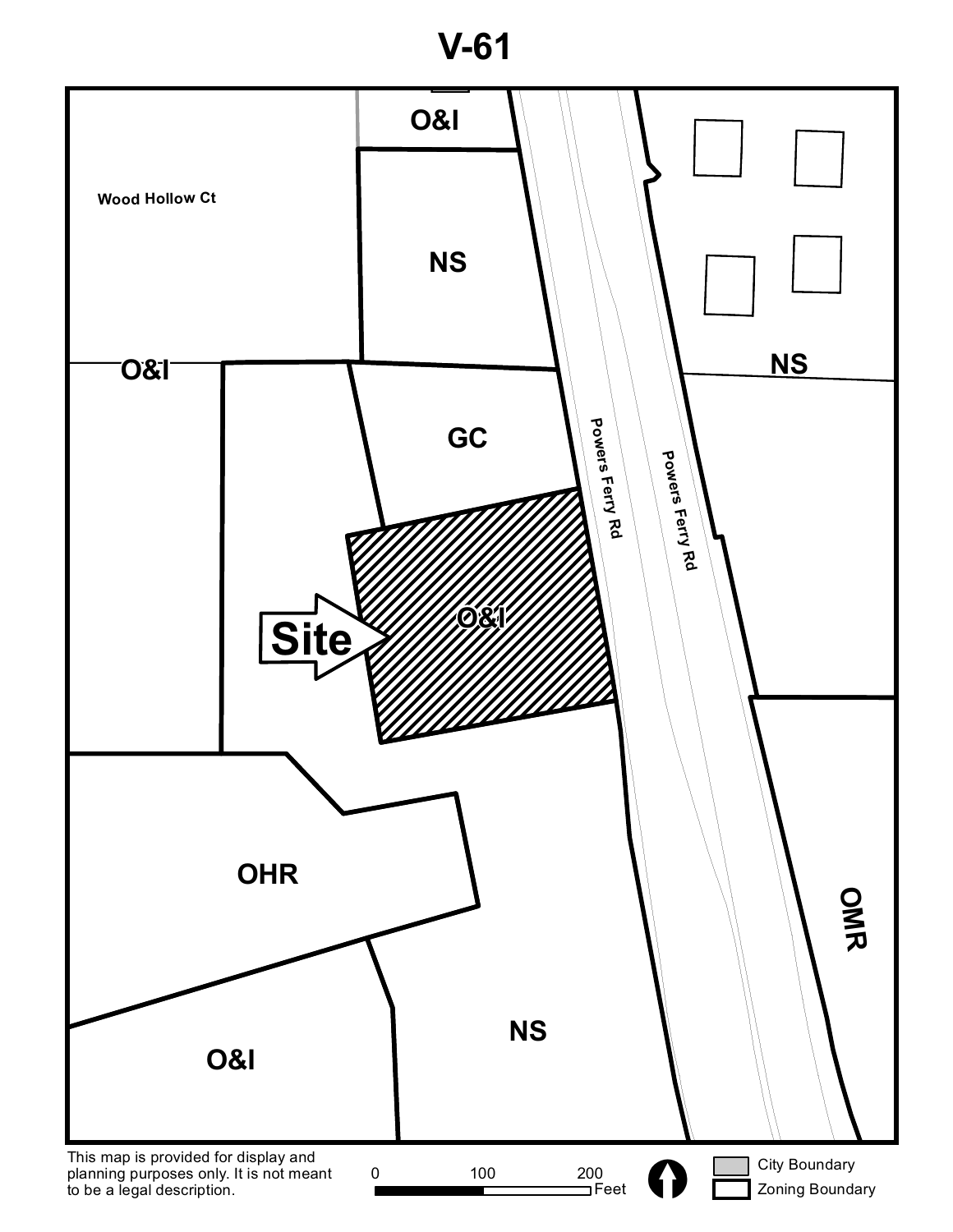| <b>Application for Variance</b>                                                                                                                                                                                                                                                                                                 | <b>JUN 1 3 2012</b>                                                        |
|---------------------------------------------------------------------------------------------------------------------------------------------------------------------------------------------------------------------------------------------------------------------------------------------------------------------------------|----------------------------------------------------------------------------|
| <b>Cobb County</b>                                                                                                                                                                                                                                                                                                              |                                                                            |
| (type or print clearly)                                                                                                                                                                                                                                                                                                         | Application No. $\frac{1}{2}$ $\frac{1}{2}$<br>Hearing Date: $\frac{5}{2}$ |
| Applicant CORE STATES GROUP<br>Phone # $7 - 242 - 9550$ E-mail mvandyke@core-eng.com                                                                                                                                                                                                                                            |                                                                            |
| Address 4191 PLEASANT HILL RD, DULUTH, GA. 30096<br>THEW VAN DYKE<br>(representative's name, printed)<br>(street, city, state and zip code)                                                                                                                                                                                     |                                                                            |
| Phone # $7 - 24 = -9550$ E-mail <i>MVandik</i><br>(representative's <i>Agnature</i> )                                                                                                                                                                                                                                           | . Com                                                                      |
| Signed, sealed and delivered Anteseng<br>My commission expires: $\frac{\gamma \gamma}{\Delta y} \Delta z$ , $\frac{\gamma}{\Delta z}$<br>$2n_{11}$                                                                                                                                                                              | lotary Pri                                                                 |
| Titleholder FIFTH THIRD BANK Phone # (015-687-3030 E-mail fravis, ruthering to 53, com                                                                                                                                                                                                                                          |                                                                            |
| , Address: 424 CHURCH STREET, SUTTE 700 NASHUILIE<br><b>Signature</b><br>(street, city, state and zip code)<br>attach additional signatures, if needed)                                                                                                                                                                         | TN. 37219                                                                  |
| ed; soaled and delivered in pr<br>My commission expires: Manch 20, 2016                                                                                                                                                                                                                                                         |                                                                            |
| Present Zoning of Property $\angle O \in \mathcal{I}$                                                                                                                                                                                                                                                                           | EXPIRES                                                                    |
| Location 1920 POWERS FERRY ROAD MARIETTA, GA. 30067<br>(street address, if applicable; nearest intersection, etc.)                                                                                                                                                                                                              |                                                                            |
| Land Lot(s) $920\cdot 941$<br>$District$ 7 <sup>7</sup> h                                                                                                                                                                                                                                                                       | Size of Tract $0.994$ Acre(s)                                              |
| Please select the extraordinary and exceptional condition(s) to the piece of property in question. The<br>condition(s) must be peculiar to the piece of property involved.                                                                                                                                                      |                                                                            |
|                                                                                                                                                                                                                                                                                                                                 |                                                                            |
| The Cobb County Zoning Ordinance Section 134-94 states that the Cobb County Board of Zoning Appeals must<br>determine that applying the terms of the Zoning Ordinance without the variance would create an unnecessary<br>hardship. Please state what hardship would be created by following the normal terms of the ordinance. |                                                                            |
| <u>SEE ATTACHED VARIANCE REQUEST LETTER</u>                                                                                                                                                                                                                                                                                     |                                                                            |
|                                                                                                                                                                                                                                                                                                                                 |                                                                            |
| List type of variance requested:<br><u>List</u> type of variance requested:                                                                                                                                                                                                                                                     |                                                                            |
| SEE ATTACHED VARIANCE REQUEST LETTER                                                                                                                                                                                                                                                                                            |                                                                            |
|                                                                                                                                                                                                                                                                                                                                 |                                                                            |

| Revised: December 6, 2005 |  |
|---------------------------|--|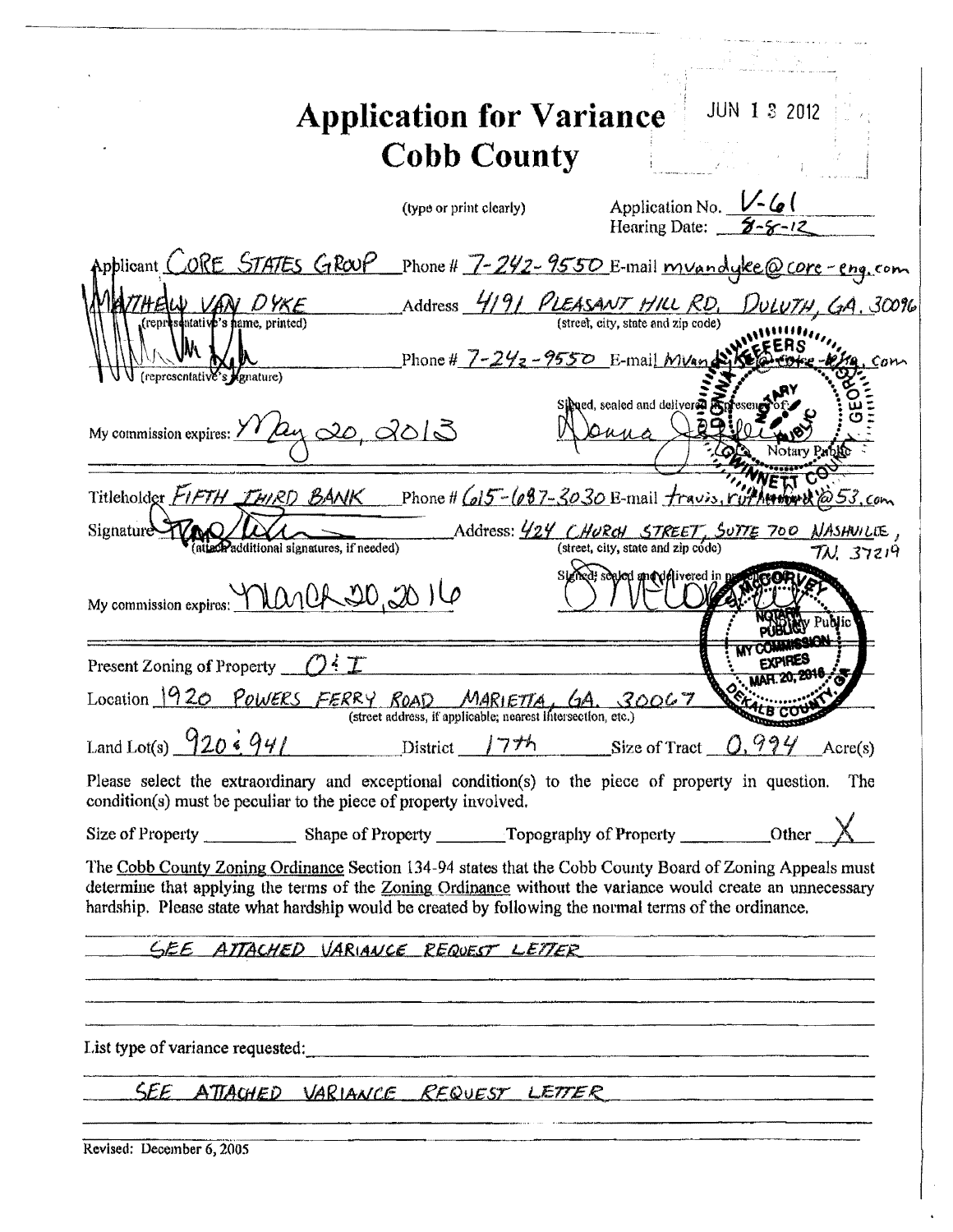enaineetina architecture V-61 (2012) Request Letter management development services mmnete **I**ction services

 $\omega$  ,  $\omega$  ,  $\omega$  ,  $\omega$ 

**JUN 1 3 2012** 



June 13, 2012

Mr. Jason Campbell **Cobb County Zoning Division** 1150 Powder Springs Street Suite 400 Marietta, GA, 30064

 $Re:$ Sign Variance Request - Fifth Third Bank Renovation Project - 1920 Powers Ferry Road

Dear Mr. Campbell:

On behalf of Fifth Third Bank, the current property owner, Core States respectfully submits a variance request package for the proposed renovation of the existing building located at 1920 Powers Ferry Road. Our request is to be able to locate our wall signs above the roof line of the main existing building but below the roof line of the new Fifth Third Bank signature architectural tower element depicted on the attached elevations and drawings. The attached site plan shows the proposed signage on the North and East sides. The property owner would like to reserve the ability to move the signs to another side of the tower in the event that they determine visibility is greater, but shall not increase the number of signs from the original total.

Fifth Third Bank is currently planning several new banking locations within Cobb County. These new buildings incorporate the tower element with signage identification as a corporate branding image so as to be identified as a Fifth Third Bank, a welcoming element to their customers, and to maintain a consistent corporate image throughout their growing locations. This project is unique in the fact that Fifth Third Bank is taking a vacant eyesore property and transforming it into a structure more indicative to the surrounding area. The current architecture of the main building does not lend itself to wall sign visibility under the existing front porch; therefore we are seeking the variance.

We look forward to working with the county on this redevelopment project and Fifth Third Bank being a growing new partner in the community.

cerely,

Matthew Van Dyke

 $CC:$ James Campbell - CBRE Travis Rutherford - Fifth Third Bank